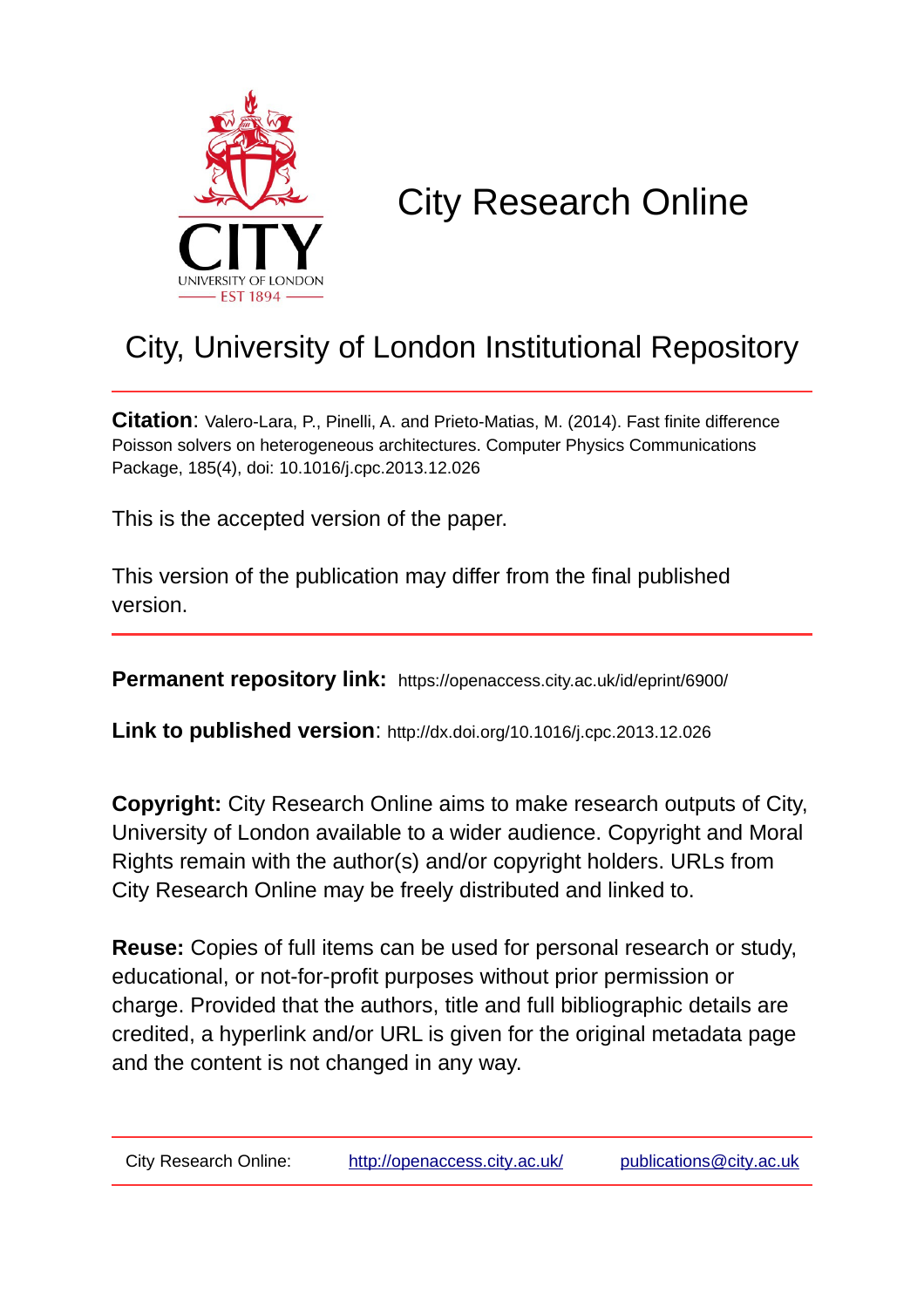### Fast Finite Difference Poisson Solvers on Heterogeneous Architectures

Pedro Valero-Lara<sup>a,c</sup>, Alfredo Pinelli<sup>b</sup>, Manuel Prieto-Matias<sup>c</sup>

<sup>a</sup>Unidad de Modelización y Simulación Numérica, CIEMAT, Madrid, Spain. pedro.valero@ciemat.es  $b$  School of Engineering and Mathematical Sciences, City University London, U.K.. Alfredo.Pinelli.1@city.ac.uk

 $c$ Departamento de Arquitectura de Computadores, Facultad de Informática, Universidad Complutense de Madrid (UCM), Spain. mpmatias@dacya.ucm.es

#### Abstract

In this paper we propose and evaluate a set of new strategies for the solution of three dimensional separable elliptic problems on CPU-GPU platforms. The numerical solution of the system of linear equations arising when discretizing those operators often represents the most time consuming part of larger simulation codes tackling a variety of physical situations. Incompressible fluid flows, electromagnetic problems, heat transfer and solid mechanic simulations are just a few examples of application areas that require efficient solution strategies for this class of problems. GPU computing has emerged as an attractive alternative to conventional CPUs for many scientific applications. High speedups over CPU implementations have been reported and this trend is expected to continue in the future with improved programming support and tighter CPU-GPU integration. These speedups by no means imply that CPU performance is no longer critical. The conventional CPU-control-GPU-compute pattern used in many applications wastes much of CPU's computational power. Our proposed parallel implementation of a classical cyclic reduction algorithm to tackle the large linear systems arising from the discretized form of the elliptic problem at hand, schedules computing on both the GPU and the CPUs in a cooperative way. The experimental result demonstrates the effectiveness of this approach.

*Keywords:* Fast Finite Difference Poisson Solvers, Parallel Computing, CPU-GPU Heterogeneous Architectures.

Preprint submitted to Computer Physics Communications August 22, 2013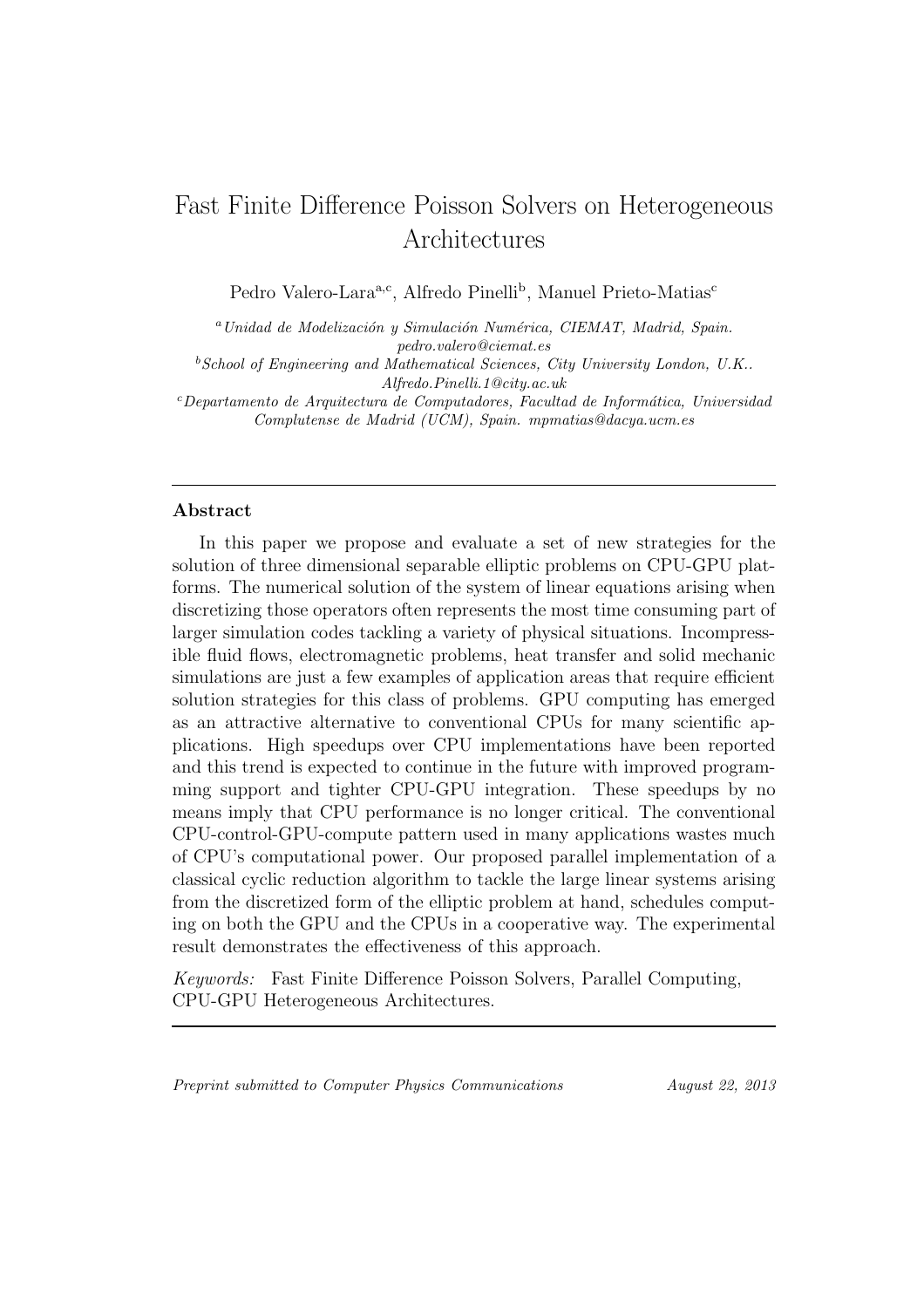#### 1. Introduction

The era of single-threaded processors has come to an end due to the limitation of the CMOS technology and in response, most hardware manufactures are designing and developing multi-core processors and specialized hardware accelerators such as GPUs [6, 16, 17]. As a consequence, applications can only improve their performance if they are able to exploit the available parallelism of the new architectures.

In this paper we study the implementation of a fast solver based on a block cyclic reduction algorithm to tackle the linear systems that arise when discretizing a three dimensional separable elliptic problem with standard finite difference. A clear example of the importance of dealing efficiently with three dimensional elliptic systems is found in the numerical simulation of incompressible fluid flows. Indeed, the most time consuming part of almost any incompressible unsteady Navier Stokes solver (i.e., incompressible fluid dynamic simulation codes) is related to the solution of a *pressure Poisson* equation at each time step (see for instance [12]). The achievement of a satisfactory computational efficiency to tackle this class of elliptic partial differential equations is therefore a key issue when simulating unsteady fluid flow processes (turbulent flows for instance).

Other authors have addressed topics which are somehow related to the present contribution. [5] analyzes the performance of a block tridiagonal benchmark on GPUs. This is the first known implementation of a block tridiagonal solver in CUDA but the pattern of the block matrices they analyzed differ from our target problem. The sub-matrix element rank  $(m)$ was assumed to be small  $(m = 5)$ . In our case both m and the arithmetic intensity of problem are higher.

For distributed multicore clusters, the BCYCLIC algorithm developed by Hirshman et al. [3] is able to solve linear problems with dense tridiagonal blocks. Our target algorithm, the BLKTRI code [13] is not well-suited for dense blocks but it is the most popular approach for solving block tridiagonal matrices which arise from separable elliptic partial differential equations.

Many authors have studied the implementation of scalar tridiagonal solver on GPUs  $[8, 7, 1, 2, 4]$ . D. Göddeke et al.  $[8]$  proposed an efficient implementation of the Cyclic Reduction (CR) algorithm, which is used as a line smoother in a multigrid solver. Yao Zhang et al. [7] proposed some hybrid algorithms that combine CR with other tridiagonal solvers such as Parallel Cyclic Reduction (PCR) or Recursive Doubling (RD). More recently, H. Kim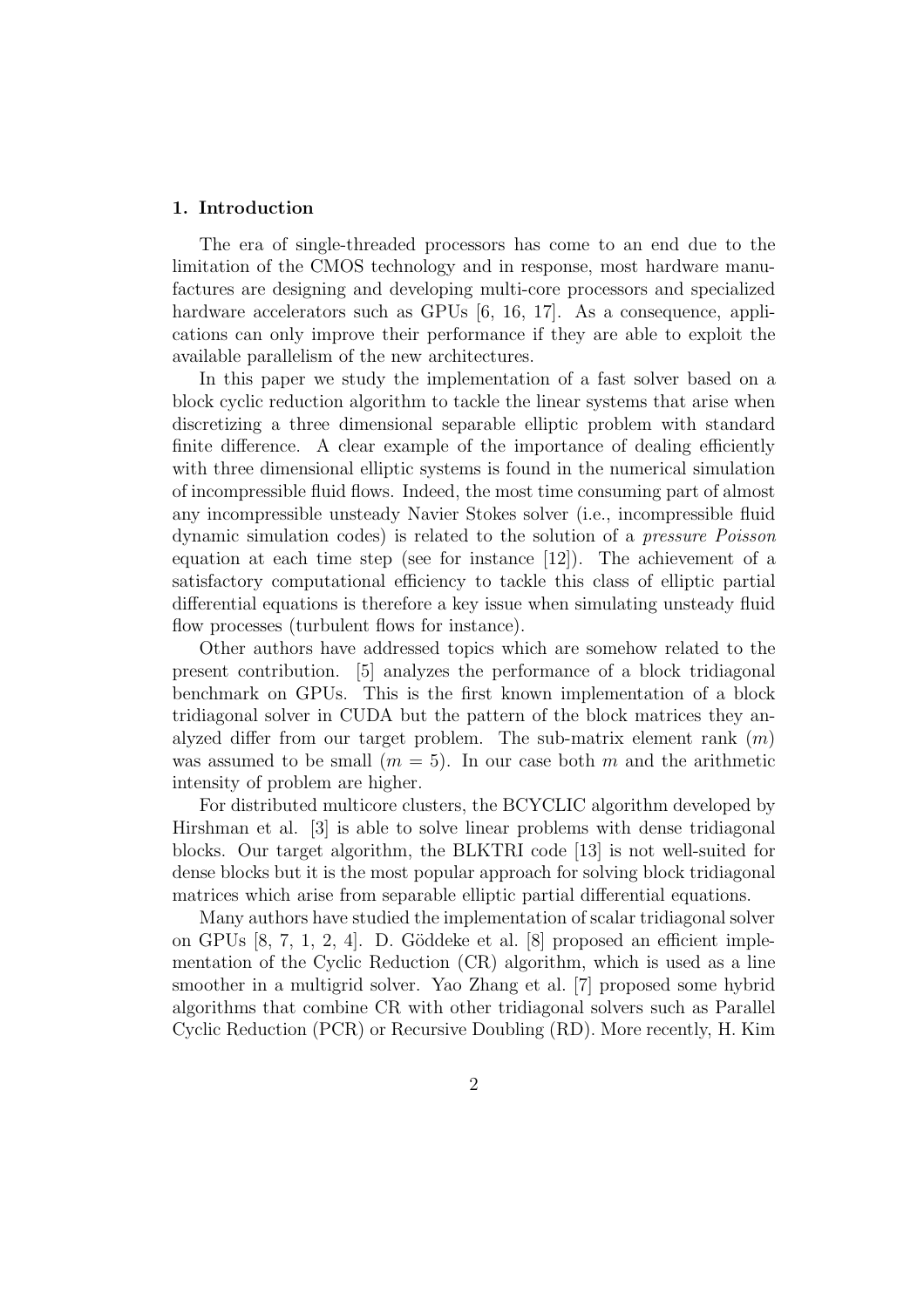et al. [4] have analyzed other hybrid algorithms and found that a combination of PCR and Thomas gave the best overall performance.

The rest of this paper is structured as follows. Section 2 introduces the extended block cyclic reduction algorithm used by the BLKTRI solver. Section 3 gives a brief description of the standard algorithms for solving scalar tridiagonal systems. In Section 4 we detail the mapping of the BLKTRI solver on multicore and GPUs and analyze their performance and then in Section 5 we extend our discussion to 3D problems. Finally, Section 6 concludes summarizing the most relevant contributions.

#### 2. Three Dimensional Elliptic Systems

In this section, we explain the strategy followed to solve a classical 3D Poisson equation:

$$
\frac{\partial^2 u}{\partial x^2} + \frac{\partial^2 u}{\partial y^2} + \frac{\partial^2 u}{\partial z^2} = f(x, y, z)
$$

defined on a Cartesian domain  $\Omega$  with prescribed conditions on its boundary  $\partial Ω$ .

Discretizing the domain using a Cartesian mesh uniform along each direction, for each  $(i, j, k)$  interior node we obtain:

$$
\delta_x^2(i,j,k) + \delta_y^2(i,j,k) + \delta_z^2(i,j,k) = f_{i,j,k}
$$
\n(1)

where

$$
\delta_x^2(i,j,k) = (u_{i-1,j,k} - 2u_{i,j,k} + u_{i+1,j,k}) / \Delta x^2 \n\delta_y^2(i,j,k) = (u_{i,j-1,k} - 2u_{i,j,k} + u_{i,j+1,k}) / \Delta y^2 \n\delta_z^2(i,j,k) = (u_{i,j,k-1} - 2u_{i,j,k} + u_{i,j,k+1}) / \Delta z^2
$$

are the finite difference centred approximations to the second derivatives along each direction. The boundary conditions that we will consider are either of Dirichlet or Neumann type on the surfaces normal to the  $\eta$  and z directions and periodic in the x one. The periodic condition aplied in one of the directions allows to uncouple the 3D problem into a set of several independent 2D problems (Figure 1) using a discrete Fourier transform. Hereafter we will briefly explain how the decoupling process takes place. Let  $N$  being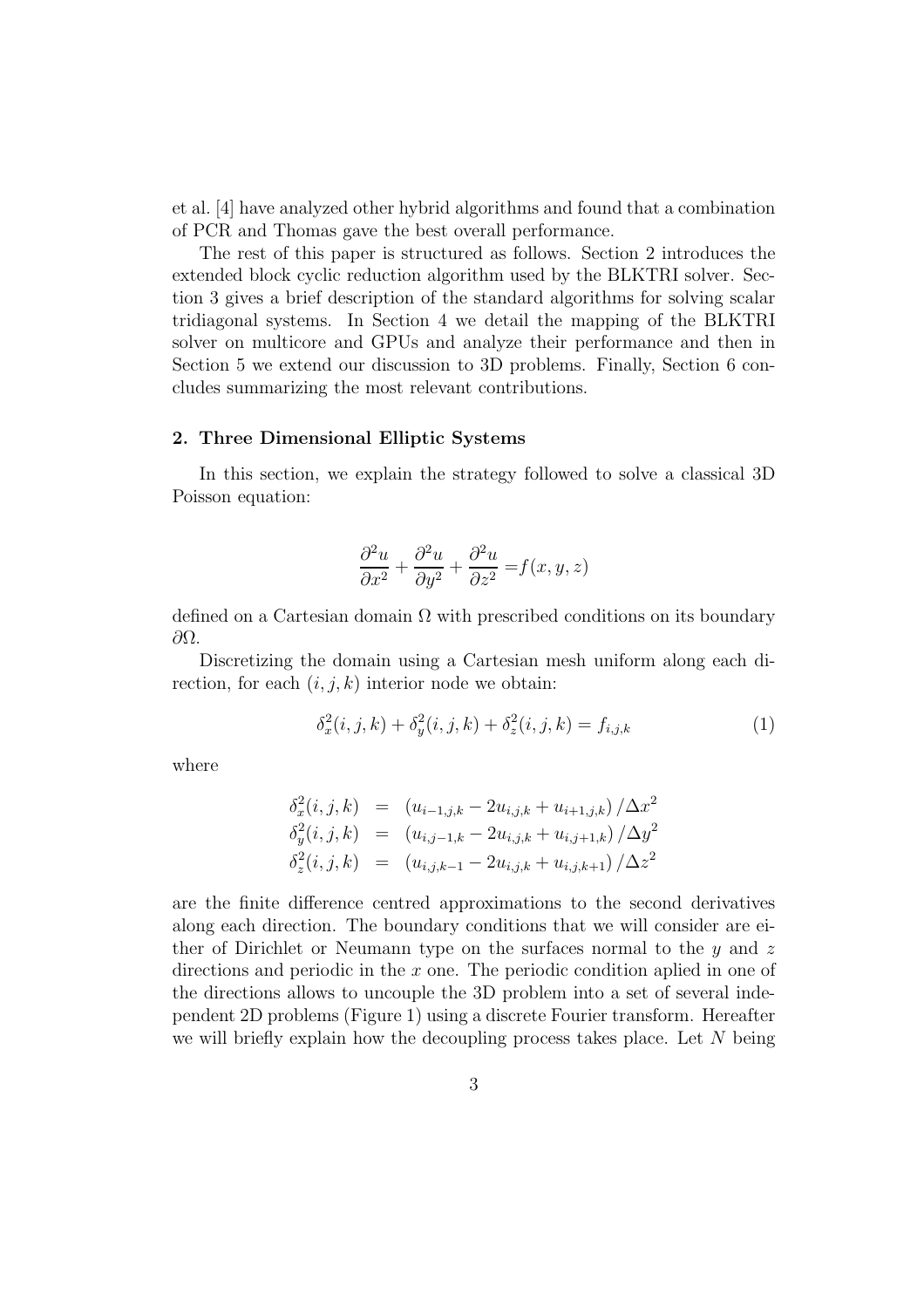the number of equispaced nodes in the  $x$  direction that cover the interval  $(0, 2\pi)$ . We expand the uknown function  $u(x, y, z)$  and  $f(x, y, z)$  in Fourier series as:

$$
u_{n,j,k} = \frac{1}{N} \sum_{l=1}^{N} \hat{u}_{l,j,k} e^{-i\alpha(n-1)} \text{ with } \alpha = \frac{2\pi(l-1)}{N}
$$
 (2)

where  $\hat{u}_{l,j,k}$  is the  $l^{\text{th}}$  Fourier coefficient of the expansion. Next, the expansion is used in equation (1), obtaining the relationship:

$$
\frac{1}{N} \sum_{l=1}^{N} e^{-i\alpha(n-1)} \left\{ \frac{\hat{u}_{l,j,k}}{\Delta x^2} (e^{-i\alpha} - 2 + e^{i\alpha}) + \delta_y^2 \hat{u}_{l,j,k} + \delta_z^2 \hat{u}_{l,j,k} \right\} = \frac{1}{N} \sum_{l=1}^{N} \hat{F}_{l,j,k} e^{-i\alpha n}
$$
\n(3)

Equation (3) is equivalent to the set of N equations  $(l = 1 \cdots N)$ :

$$
\frac{\hat{u}_{l,j,k}(2\cos(\alpha)-2)}{\Delta x^2} + \frac{\hat{u}_{l,j+1,k} - 2\hat{u}_{l,j,k} + \hat{u}_{l,j-1,k}}{\Delta y^2} + \frac{\hat{u}_{l,j,k+1} - 2\hat{u}_{l,j,k} + \hat{u}_{l,j,k-1}}{\Delta z^2} = \hat{F}_{l,j,k}
$$
\n(4)

having used the identity  $e^{i\alpha} + e^{-i\alpha} = 2\cos(\alpha)$ . In short notation (4) reads as:

$$
\frac{\hat{u}_{l,j+1,k} + \hat{u}_{l,j-1,k}}{\Delta y^2} + \frac{\hat{u}_{l,j,k+1} + u_{l,j,k-1}}{\Delta z^2} + \beta_l \hat{u}_{l,j,k} = \hat{F}_{l,j,k}, \quad l = 1 \cdots N \tag{5}
$$

with  $\beta_l/2 = \cos(\alpha) - 1/\Delta x^2 - 1/\Delta y^2 - 1/\Delta z^2$ . Thus, by considering the Fourier transform (direct FFT) of  $F$  one obtains a set of  $N$ , 2D independent problems having as unkwowns the Fourier coefficients  $\hat{u}_{l,i,k}$ ,  $l = 1..N$ . Each independent problem concerns the solution of a linear system of equations which coefficient matrix is block tridiagonal. Of course, each one of this linear systems can now be solved in a distributed fashion, in parallel. Once the solution is obtained in Fourier space a backward FFT can be used to recast the solution in physical space. Figure (1) provides an algorithmical sketch of the method.

To deal with each decoupled 2D problem, we have chosen a direct method based on a block cyclic reduction algorithm. As shown above, the whole method provides for a blend of coarse and fine-grain parallelism that can be exploited when mapped on heterogeneous platforms.

#### *2.1. Extended Block Cyclic Reduction*

In this subsection we briefly summarize a classical direct method for the discrete solution of separable elliptic equations based on a block cyclic reduction algorithm [13]. This method is commonly used when tackling the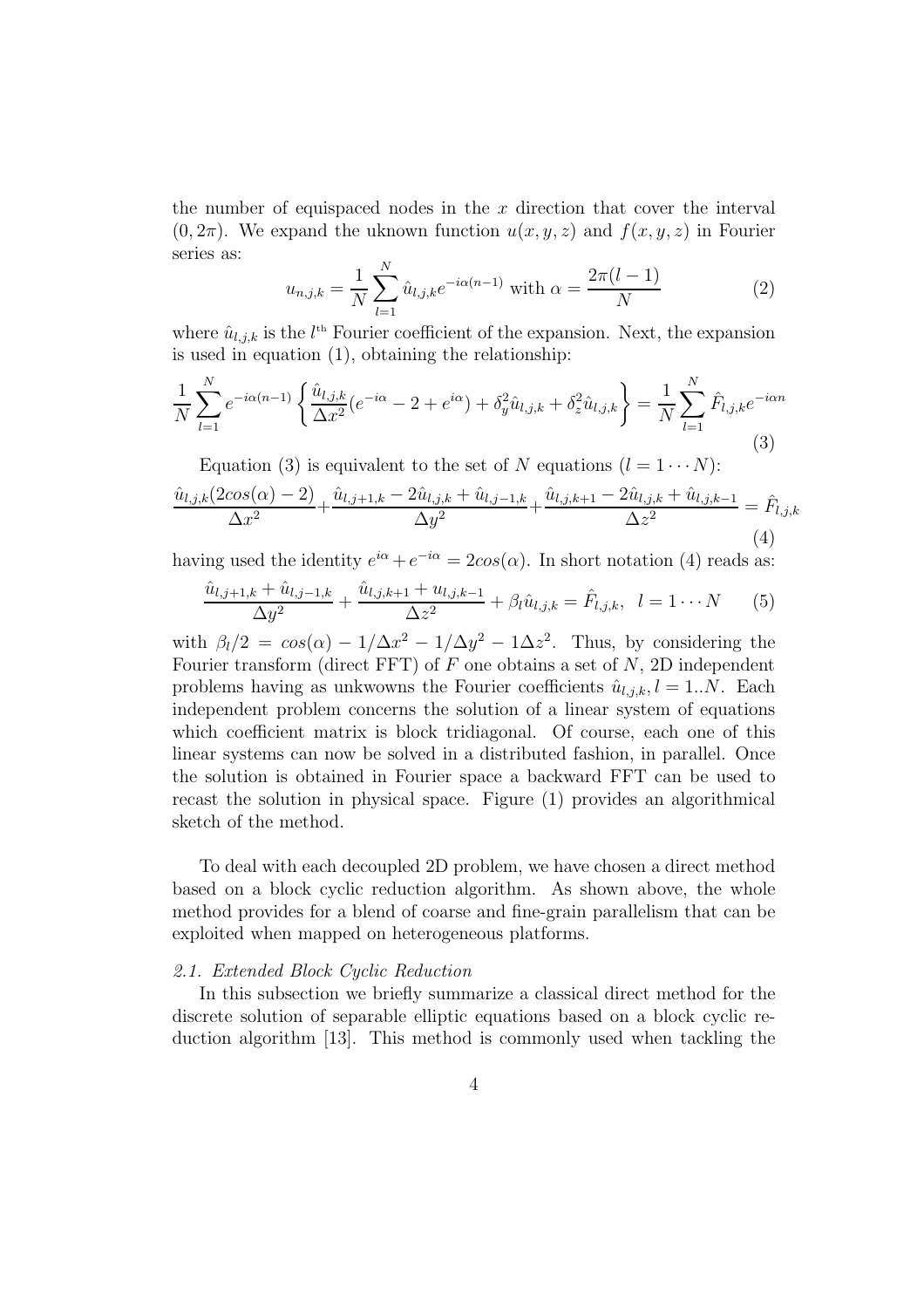

Figure 1: The Fourier based decoupling algorithm

solution of a linear system of equations arising from the second order centered finite difference discretization of 2D separable elliptic equations. From the standpoint of computational complexity (speed and storage), for a  $m \times n$ net, its operation count is proportional to  $mn \log_2 n$ , and the storage requirements are minimal, since the solution is returned in the storage occupied by the right side of the equation (i.e.,  $m \times n$  locations are required). More in details, consider the 2D separable elliptic equation having  $u(x, y)$  as unknown field (Poisson equation is a particular case of what follows):

$$
\frac{\partial}{\partial x}\left(a(x)\frac{\partial u}{\partial x}\right) + b(x)\frac{\partial u}{\partial x} + c(x)u + \frac{\partial}{\partial y}\left(d(y)\frac{\partial u}{\partial y}\right) + e(y)\frac{\partial u}{\partial y} + f(y)u = g(x, y)
$$
\n(6)

If we discretize (6) with given Dirichlet or Neumann boundary conditions assigned on the edges of a square, using the usual five-point scheme with the discrete variables ordered in a lexicographic fashion, we obtain a linear system of  $m \times n$  equations (having m nodes in the x direction and n in y one):  $A\tilde{u} = \tilde{g}$ , where A is a block tridiagonal matrix:

$$
\mathbf{A} = \begin{bmatrix} B_1 & C_1 & & & & 0 \\ A_2 & B_2 & C_2 & & & \\ & \ddots & \ddots & \ddots & & \\ & & \ddots & \ddots & \ddots & \\ & & & A_{n-1} & B_{n-1} & C_{n-1} \\ & & & & A_n & B_n \end{bmatrix}
$$

and the vectors  $\vec{u}$  and  $\vec{g}$  are consistently split as a set of sub-vectors  $\vec{u_j}$  and  $\vec{g}_j, j = 1 \cdots n$ , of length m each (i.e., the solution along the  $j^{th}$  domain row):

$$
\mathbf{u} = [\tilde{\mathbf{u}_1}, \ \tilde{\mathbf{u}_2}, \cdots \cdots \tilde{\mathbf{u}_n}]^\mathrm{T}
$$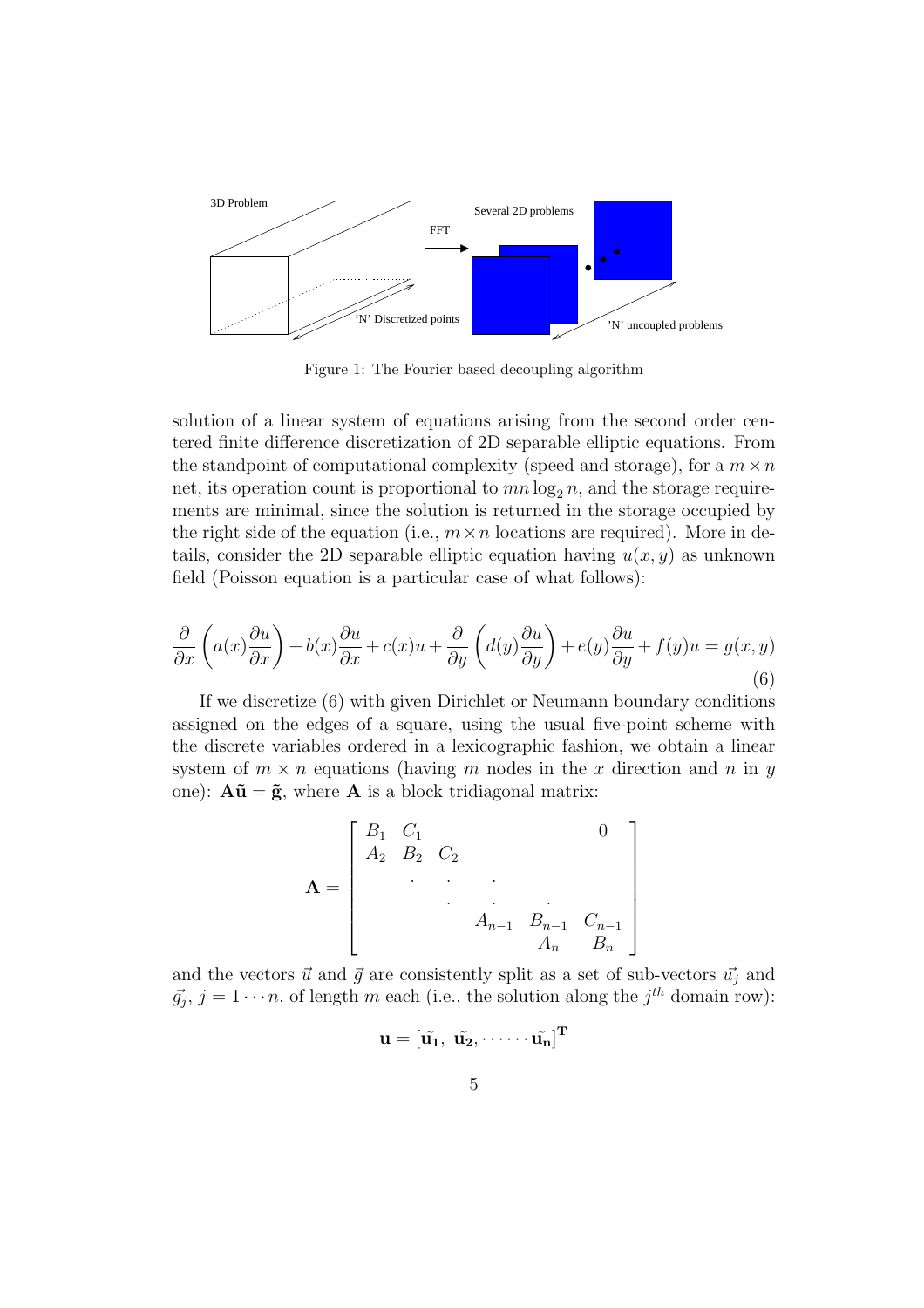$$
\mathbf{g}=\left[\tilde{\mathbf{y}_1},~\tilde{\mathbf{y}_2},\cdots\cdots\tilde{\mathbf{y}_n}\right]^\mathrm{T}
$$

There is no restriction on  $m$ ; however, cyclic reduction algorithms require  $n = 2<sup>k</sup>$ , with large values of k for optimal performances. The blocks  $A_i$ ,  $B_i$ and  $C_i$  are  $m \times m$  square matrices. In particular, the *BLKTRI* algorithm requires them to be of the form:

$$
A_i = a_i I \tag{7}
$$

$$
B_i = B + b_i I \tag{8}
$$

$$
C_i = c_i I \tag{9}
$$

where  $a_i$ ,  $b_i$  and  $c_i$  are scalars. Having used a standard five point stencil for the discretization of (6), the matrix B is of tridiagonal pattern. The solution is obtained using an *extended cyclic reduction algorithm* which consists of the following phases (more details are found in [13]):

- 1. Preprocessing. This phase consists of computing the roots of certain matrix polynomials. This set of intermediate results only depends on the entries of  $A$  (not on the right hand side *rhs* of the equation).
- 2. Recursive Reduction. A sequence of linear systems is generated starting from the original complete one by decoupling odd and even equations. At each step, or level r, about half the unknown vector  $\vec{u_i}$  is reduced by eliminating essentially half the remaining unknown vectors until a single unknown vector  $\vec{u}_2^{\vec{k}}$  remains.
- 3. Back-substitution. The solution vectors  $\vec{u_i}$  are determined by first solving the final system generated in the above phase  $\vec{u}_2^{\vec{k}}$ . Then the linear systems are solved in reverse order determining more  $\vec{u_i}$  solution vectors, using those  $\vec{u}_i$  previously computed.

Overall, during the reduction phase the following equations are solved [13]:

$$
q_i^{(r)} = (B_i^r)^{-1} B_{i-2r-1}^{r-1} B_{i+2r-1}^{r-1} p_i^{(r)}
$$
\n
$$
(10)
$$

$$
p_i^{(r+1)} = \alpha_i^r (B_{i-2^{r-1}}^{r-1})^{-1} q_{i-2^r}^{(r)} + \gamma_i^r (B_{i+2^{r-1}}^{r-1})^{-1} q_{i+2^r}^{(r)} - p_i^r \tag{11}
$$

where  $g$  is split in two different terms, q and p. B stores the roots calculated in the preprocessing phase. This procedure is required to stabilize the method [13].  $\alpha$  and  $\gamma$  have the following form: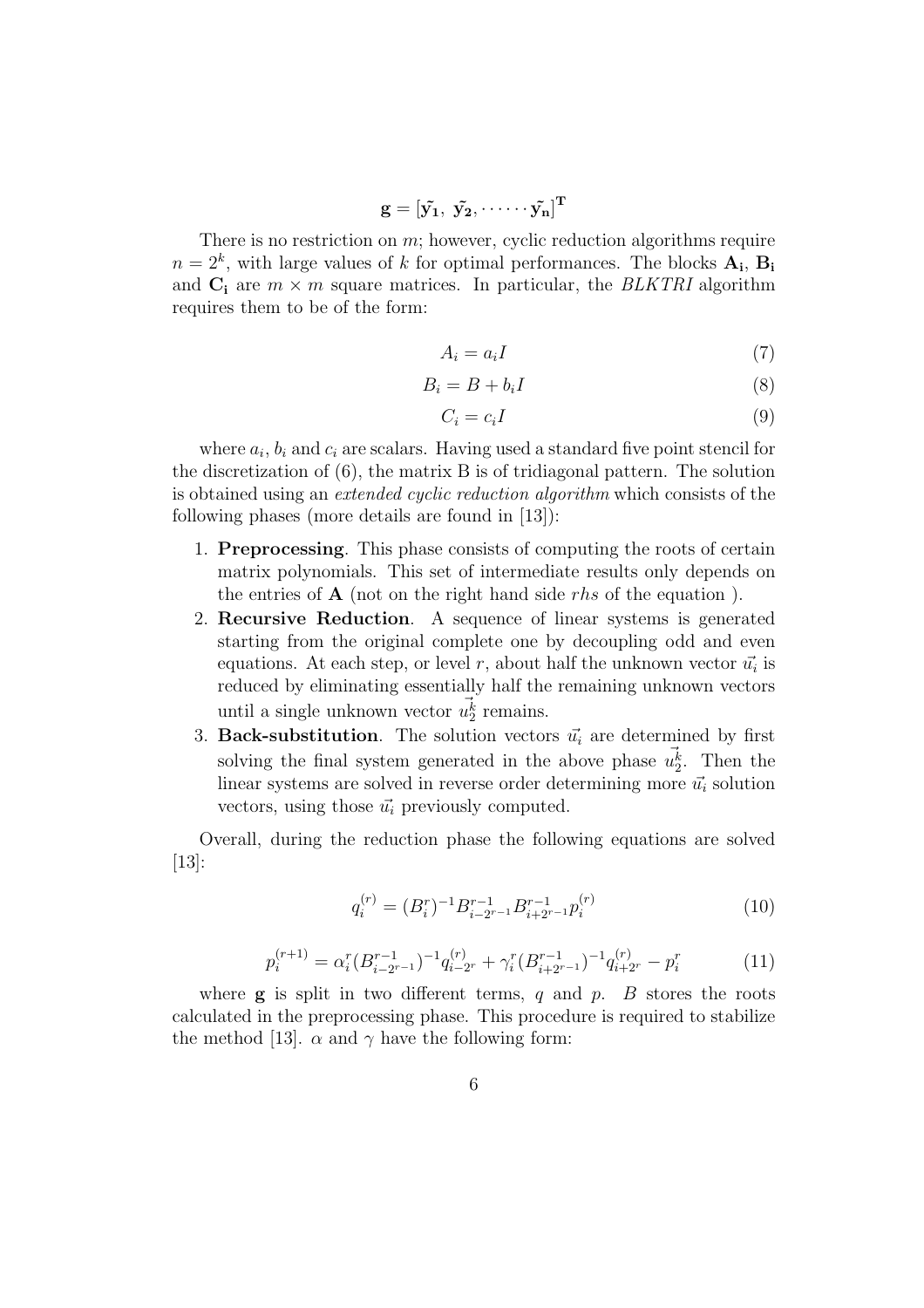$$
\alpha_i^{(r)} = \prod_{j=i-2^{r+1}}^i aj \tag{12}
$$

$$
\gamma_i^{(r)} = \prod_{j=1}^{i+2^{r-1}} cj
$$
\n(13)

Conversely, in the last phase the following equations are solved [13]:

for 
$$
r = k, k - 1, ..., 0
$$
 and  $i = 2^r, 3 \times 2^r, 5 \times 2^r, ..., 2^{k-r} \times 2^r$ :

$$
u_i = (B_i^r)^{-1} B_{i-2r-1}^{r-1} B_{i+2r-1}^{r-1} \left[ p_i^{(r)} - \alpha_i^r (B_{i-2r-1}^{r-1})^{-1} u_{i-2r} - \gamma_i^r (B_{i+2r-1}^{r-1})^{-1} u_{i+2r} \right]
$$
\n(14)

This method is implemented in a FORTRAN package library called FISH-PACK (the *BLKTRI* routine), which is widely used and well known within the computational fluid dynamics community[14].

To obtain the aforementioned terms the solution of a set of scalar tridiagonal systems of equations must be faced. The solution of these systems represent the most expensive stage of the algorithm. Nevertheless, other basic mathematical operations such as vectors sums or scalar vector multiplications introduce a non negligible cost.

#### 3. Parallel Tridiagonal Algorithms

As mention above, a key element of the BLKTRI algorithm is how to solve a set of scalar tridiagonal systems. The original BLKTRI implementation in the *fishpack* package makes use of the Thomas algorithm (TA) [15]. TA is a specialized application of the Gaussian elimination that takes into account the tridiagonal structure of the system. TA consists of two stages, commonly denoted as forward elimination and backward substitution.

Given a linear  $Au = y$  system, where A is a tridiagonal matrix:

$$
A = \begin{bmatrix} b_1 & c_1 & & & & 0 \\ a_2 & b_2 & c_2 & & & \\ & \ddots & \ddots & \ddots & & \\ & & a_{n-1} & b_{n-1} & c_{n-1} \\ & & & a_n & b_n \end{bmatrix}
$$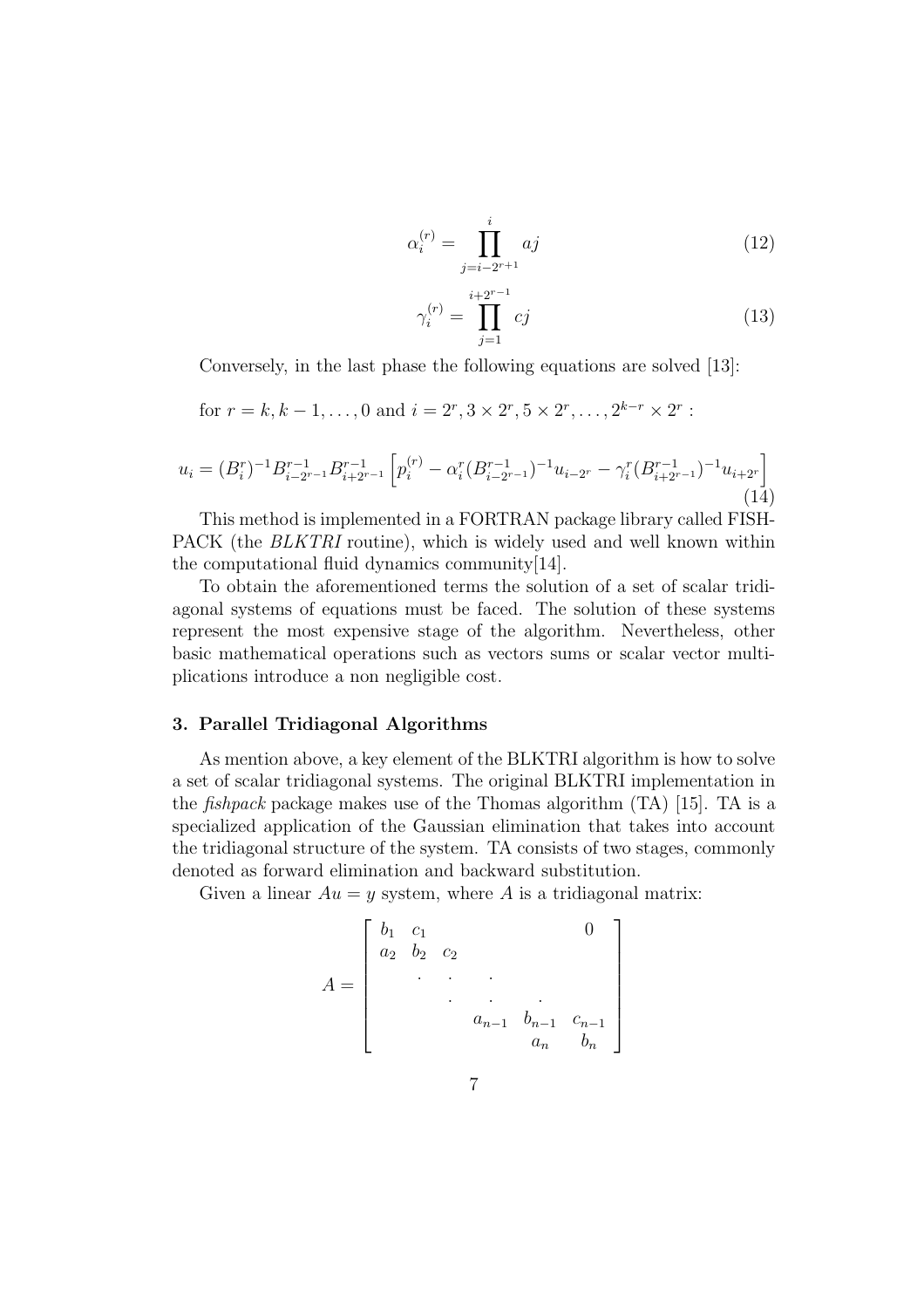The forward stage eliminates the lower diagonal as follows:

$$
c'_1 = \frac{c_1}{b_1}, \quad c'_i = \frac{c_i}{b_i - c'_{i-1} a_i} \quad \text{for } i = 2, 3, \dots, n-1
$$
  

$$
y'_1 = \frac{y_1}{b_1}, \quad y'_i = \frac{y_i - y'_{i-1} a_i}{b_i - c'_{i-1} a_i} \quad \text{for } i = 2, 3, \dots, n-1
$$

and then the backward stage recursively solve each row in reverse order:

$$
u_n = y'_n, u_i = y'_i - c'_i u_{i+1}
$$
 for  $i = n - 1, n - 2, ..., 1$ 

Overall, the complexity of TA is optimal: 8n operations in  $2n - 1$  steps. Unfortunately, this algorithm is purely sequential.

Cyclic Reduction (CR) [21, 7, 4] is a parallel alternative to TA. It also consists of two phases (reduction and substitution). In each intermediate step of the reduction phase, all even-indexed (i) equations  $a_i x_{i-1}+b_i x_i+c_i x_{i+1} = d_i$ are reduced. The values of  $a_i$ ,  $b_i$ ,  $c_i$  and  $d_i$  are updated in each step according to:

$$
a'_i = -a_{i-1}k_1, b'_i = b_i - c_{i-1}k_1 - a_{i+1}k_2, c'_i = -c_{i+1}k_2, y'_i = y_i - y_{i-1}k_1 - y_{i+1}k_2
$$

$$
k_1 = \frac{a_i}{b_{i-1}}, k_2 = \frac{c_i}{b_{i+1}}
$$

After  $\log_2 n$  steps, the system is reduced to a single equation that is solved directly. All odd-indexed unknowns  $x_i$  are then solved in the substitution phase by introducing the already computed  $u_{i-1}$  and  $u_{i+1}$  values:

$$
u_i\!\!=\frac{y_i'-a_i'x_{i-1}\!-\!c_i'x_{i+1}}{b_i'}
$$

Overall, the CR algorithm needs  $17n$  operations and  $2 \log_2 n - 1$  steps. Figure 2 graphically illustrates its access pattern.

Parallel Cyclic Reduction (PCR) [22, 7, 4] is a variant of CR, which only has substitution phase. For convenience, we consider cases where  $n = 2<sup>s</sup>$ , that involve  $s = \log_2 n$  steps. Similarly to CR a, b, c and y are updated as follows, for  $j = 1, 2, ..., s$  and  $k = 2^{j-1}$ :

$$
a'_{i} = \alpha_{i}a_{i}, b'_{i} = b_{i} + \alpha_{i}c_{i-k} + \beta_{i}a_{i+k}
$$
  

$$
c'_{i} = \beta_{i}c_{i+1}, y'_{i} = b_{i} + \alpha_{i}y_{i-k} + \beta_{i}y_{i+k}
$$
  

$$
\alpha_{i} = \frac{-a_{i}}{b_{i-1}}, \beta_{i} = \frac{-c_{i}}{b_{i}}
$$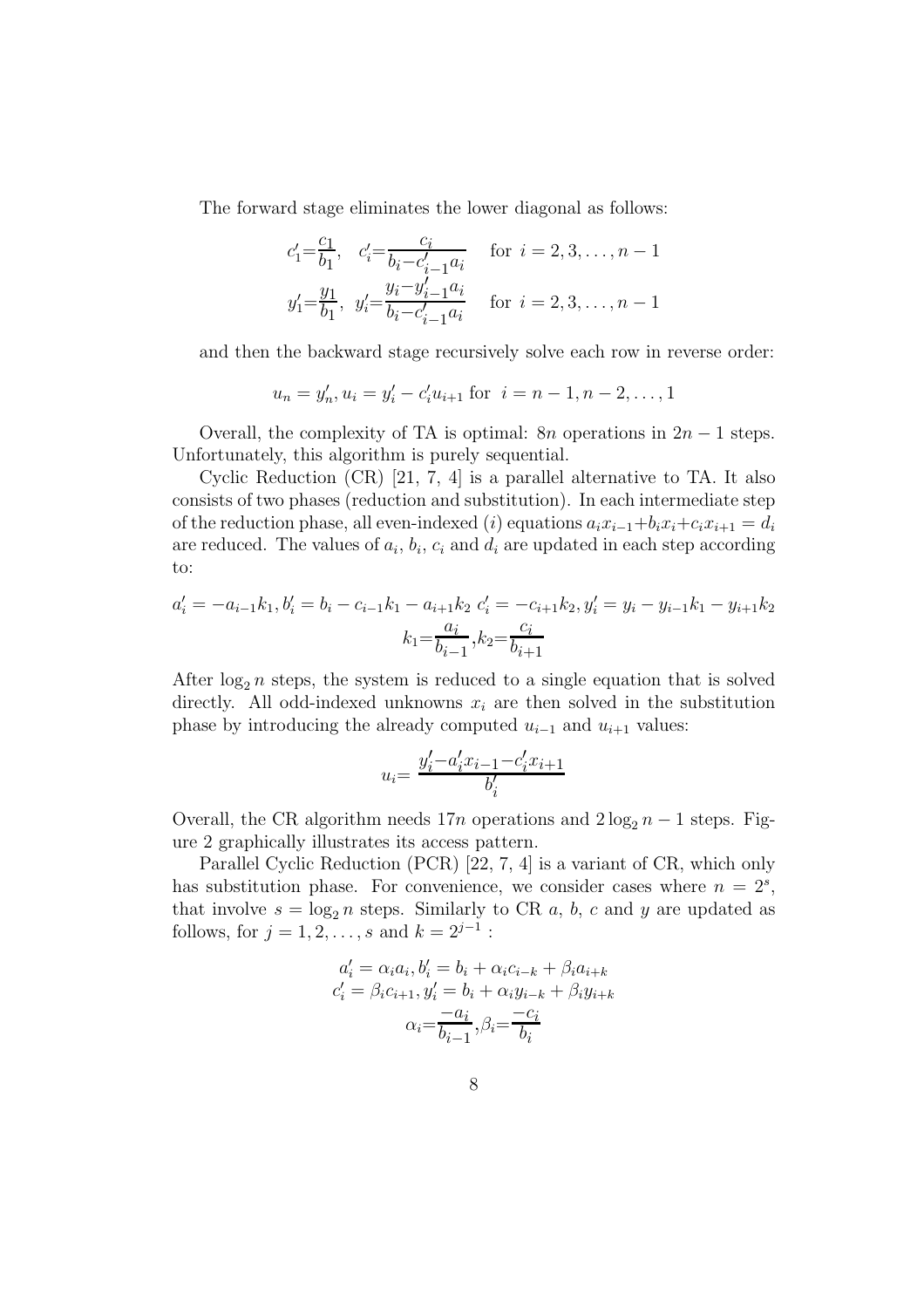

Figure 2: Access pattern of the CR algorithm.

finally the solution is achieved as:

$$
u_i{=}\frac{y_i'}{b_i}
$$

Essentially, at each reduction stage, the current system is transformed into two smaller systems and after  $\log_2 n$  steps the original system is reduced to n independent equations. Overall, the operation count of PCR is  $12n \log_2 n$ . Figure 3 sketches the corresponding access pattern.



Figure 3: Access pattern of the PCR algorithm.

We should highlight that apart from their computational complexity these algorithms differ in their data access and synchronization patterns, which also have a strong influence on their actual performance. For instance, in the CR algorithm synchronizations are introduced at the end of each step and its corresponding memory access pattern may cause bank conflicts. PCR needs less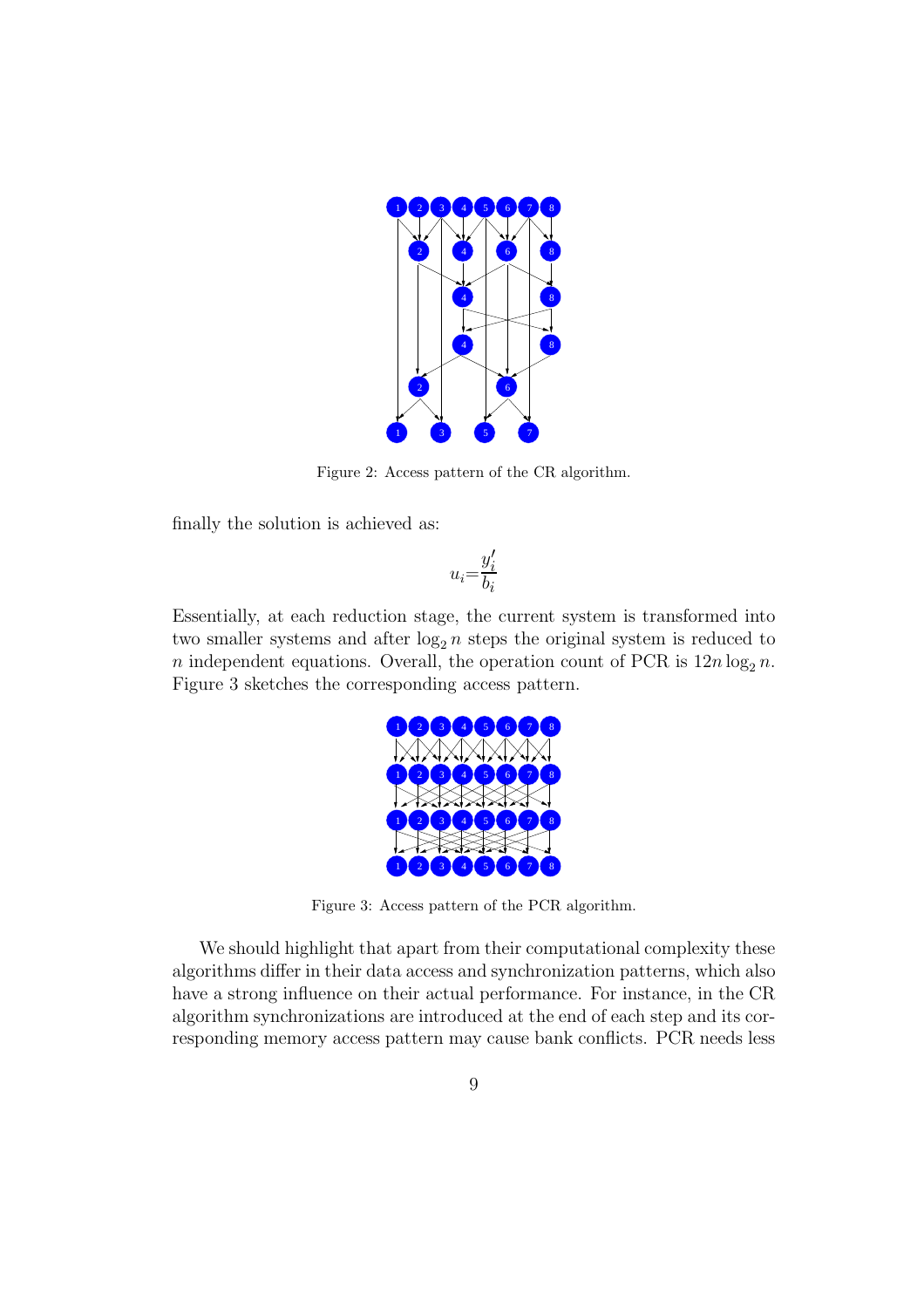steps and its memory access pattern is more regular [7]. In fact, hybrid combinations that try to exploit the best of each algorithm have been explored [7, 1, 2, 4]. Figure 4 illustrates the access pattern of the CR-PCR combination proposed in [7]. CR-PCR reduces the system to a certain size using the forward reduction phase of CR and then solves the reduced (intermediate) system with the PCR algorithm. Finally, it substitutes the solved unknowns back into the original system using the backward substitution phase of CR.



Figure 4: Communications pattern for the CR-PCR algorithm.

#### 4. Parallel Block Cyclic Reduction

The reduction and back-substitution phases are the core of the BLKTRI algorithm. In this section we focus on describing how to map these phases onto GPUs. The mapping on multicore systems requires less transformations to the original BLKTRI code. In this case, the most effective scheme consists in using a coarse-grain strategy for distributing the independent tridiagonal problems that arise at the different steps of the algorithm across the different cores. This way, these tridiagonal systems are solved sequentially on each core using the optimal TA algorithm. This distribution is well balanced and data locality is optimized mapping a subset of continuous systems onto each core. The original FISHPACK BLKTRI routine can be easily parallelized with this approach annotating some of its loops with Open-MP pragmas.

For our mapping on GPUs, we have identified four main kernels, which are graphically illustrated, along with their dependencies, in Figure 5. All data need to be uploaded to the GPU memory before launching the  $q$  kernel and finally, the solution  $u$  is transferred back to the CPU memory. For convenience, we have denoted  $\alpha_i^r(B_{i-2}^{r-1})$  $\sum_{i=2^{r-1}}^{r-1}$  $-1 \overline{q}_{i-2^r}^{(r)}$  as  $\alpha$  and  $\gamma_i^r (B_{i+2^{r-1}}^{r-1})^{-1} \overline{q}_{i+2^r}^{(r)}$ as  $\gamma$ . The p kernel consists on the addition of three vectors. The core of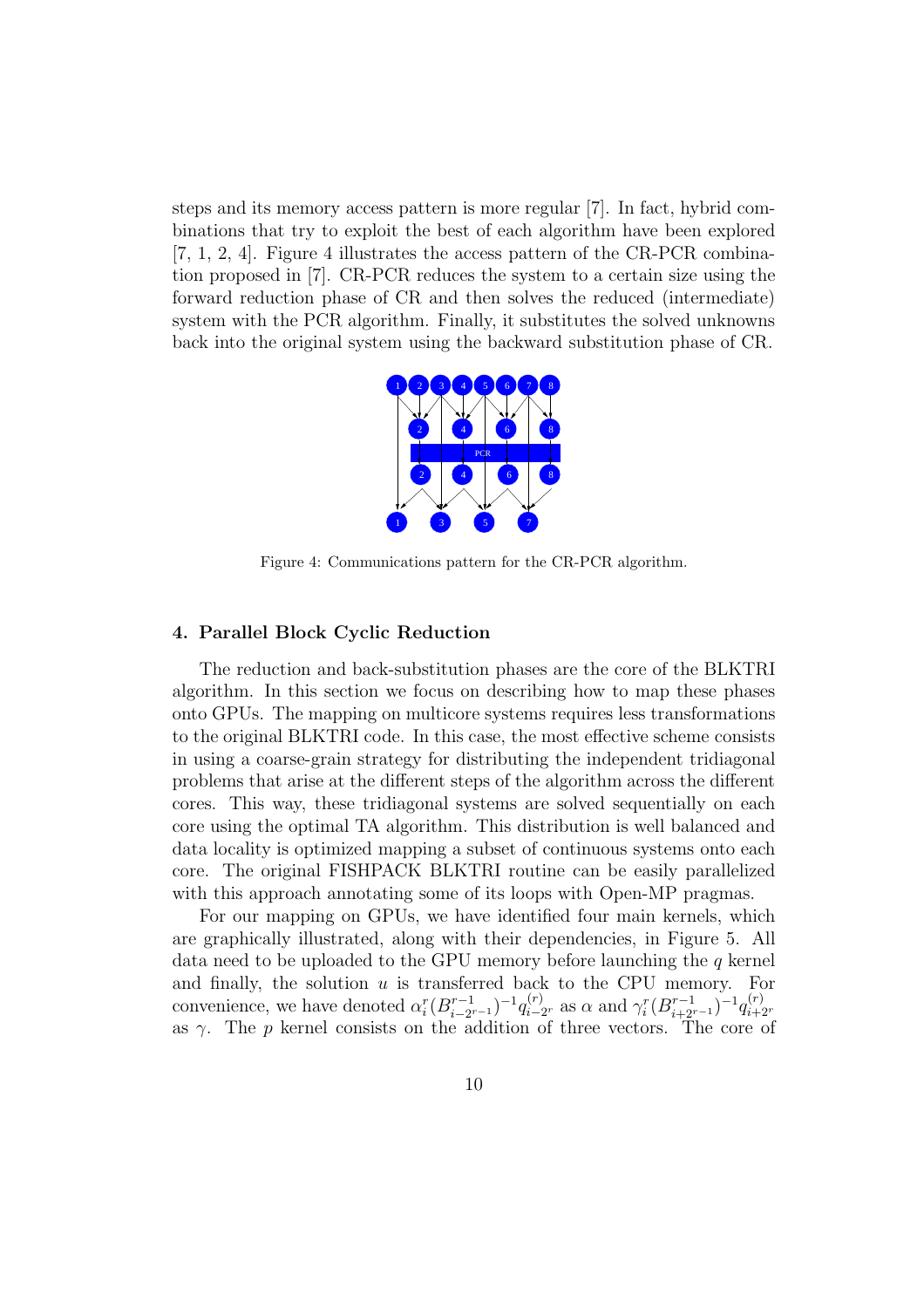the computation is performed in the remaining three kernels, which share a similar pattern sketched in the *Generic Tridiagonal Kernel*. Essentially, these three kernels solve an independent set of tridiagonal systems but differ on their pre- and post-processing calculations.



Figure 5: Main kernels of the reduction and substitution phases of the BLKTRI algorithm.

Figure 6 illustrates with more detail the mapping of the generic kernel on the GPU. Figure 6-top shows a coarse-grain scheme similar to the multicore counterpart. In this coarse distribution a set of tridiagonal systems is mapped onto a CUDA block so that each CUDA thread fully solves a system using the TA algorithm. Unfortunately, this approach, which is relatively easy to implement, does not exploit efficiently the memory hierarchy of the GPU since the memory footprint of each CUDA thread becomes too large. Previous research has shown that fine-grain alternatives based on PCR are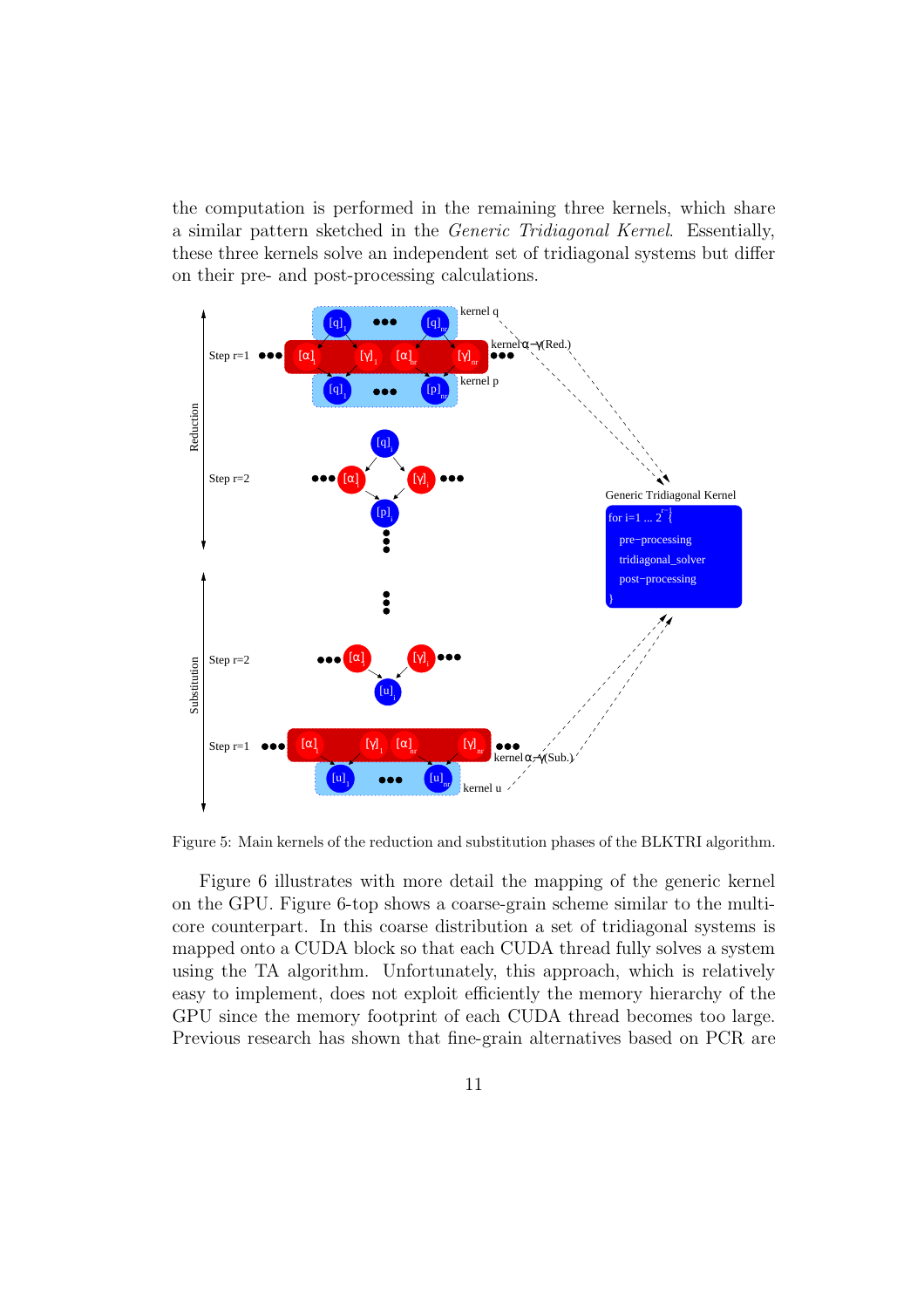more efficient [7, 4, 9]. In this case (Figure 6-bottom), each tridiagonal system is distributed across the threads of a CUDA block so that the shared memory of the GPU can be used more effectively (both the matrix coefficients and the right hand side of each tridiagonal system are hold on the shared memory of the GPU).



Figure 6: Coarse (top) and fine (bottom) distributions of the generic kernel.

We should highlight that the arithmetic intensity of our generic tridiagonal kernels is higher than the synthetic tridiagonal benchmarks analyzed by previous research [7, 4, 5]. This is an advantage when using the GPU as an accelerator since the impact of CPU-GPU data transfers on performance is much lower.

Figure 7-top (strong scaling) compares the different approaches using as a simplified test a single  $1024 \times 1024$  2D problem. This is a relatively small 2D problem but note that it arises from the solution of a 3D problem. These tests have been run on an heterogeneous platform, whose main features are 2 CPUs Intel E5-2650 (up to 8 cores and 16 threads per processor) with 128 GB DDR3-1600 of RAM memory and 1 GPU nVidia K20c (Kepler) with 2496 CUDA cores and 5 GB GDDR5 of device memory. We have used Fedora Linux 16 and the compiler The Portland Group (PGI) Fortran (flags -fast -Mipa=fast,inline -mp -Mcuda). Each step of the algorithm has a different level of parallelism but, as shown in Figure 7-top, the computational load of all of them are similar since as the level of parallelism reduces, the number of *iterations* of the generic tridiagonal kernel increases. The parallel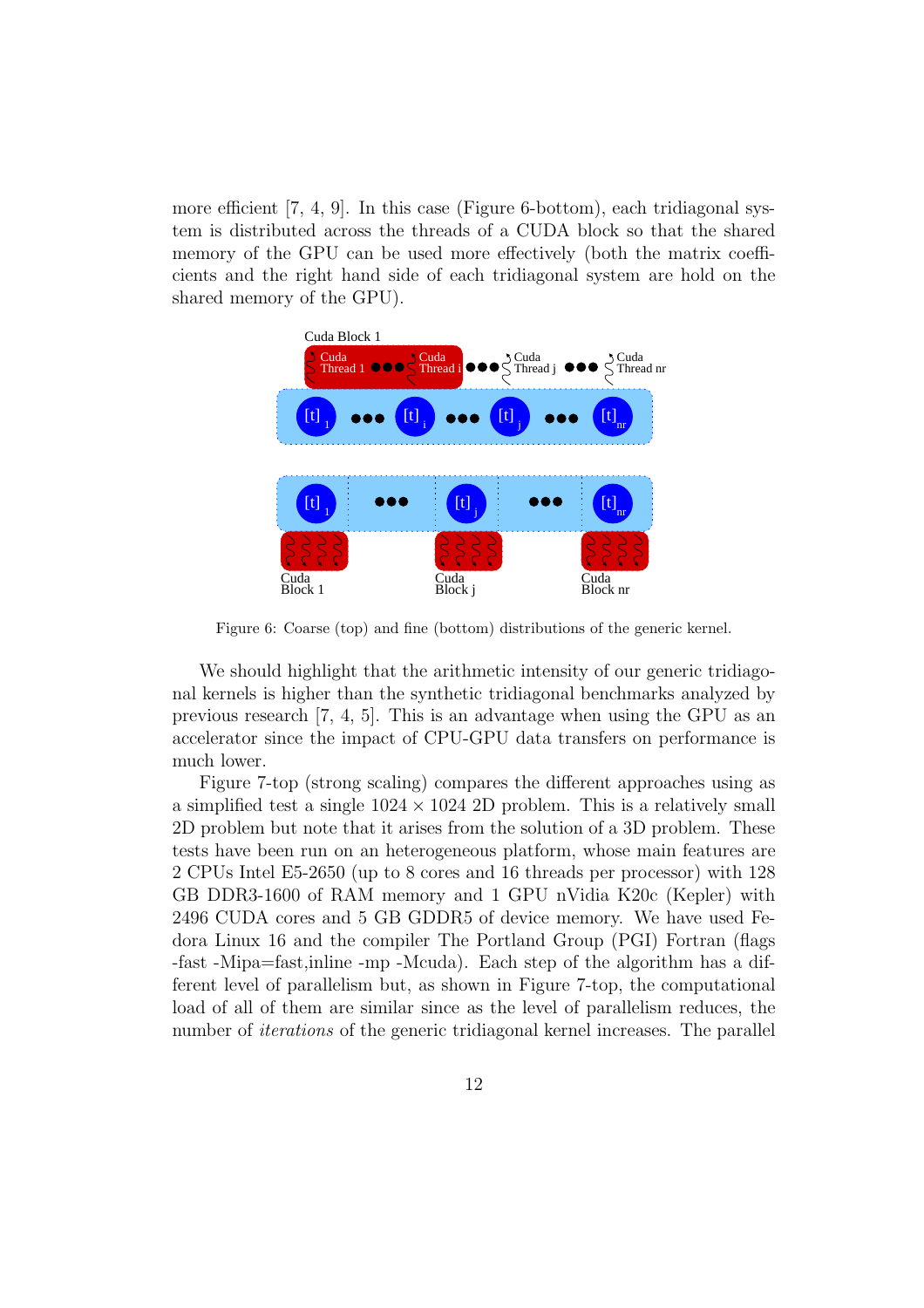implementations outperform the sequential BLKTRI routine in most cases. Only for the steps with reduced parallelism, the GPU version becomes ineffective. This is the expected behavior since in these cases the number of CUDA blocks is very small, being just one CUDA block in the last (first) step of the reduction (substitution) phase.



Figure 7: Execution time (top) and Speedup (bottom) on each step of the reduction (left) and substitution (right) phases of the extended 2D block cyclic reduction.

Figure 7-bottom shows the speedup at each step of the extended block cyclic reduction algorithm over the sequential counterpart. As mention above, the coarse thread distribution based on the TA algorithm does not perform well on GPUs, but on multicore, this coarse approach does provide satisfactory speedups across all steps despite this is a small problem, achieving best performance when running 16 threads on 2 CPUs and 16 cores. On GPUs, PCR provides satisfactory speedups on the first (last) steps of the reduction (substitution) phases and is able to outperform CR and the hybrid CR-PCR algorithms across all steps.

According to these results, the optimal approach appears to be an heterogeneous combination of PCR on the GPU and TA (16 threads) on multicore for those steps with lower parallelism. Nevertheless, this combination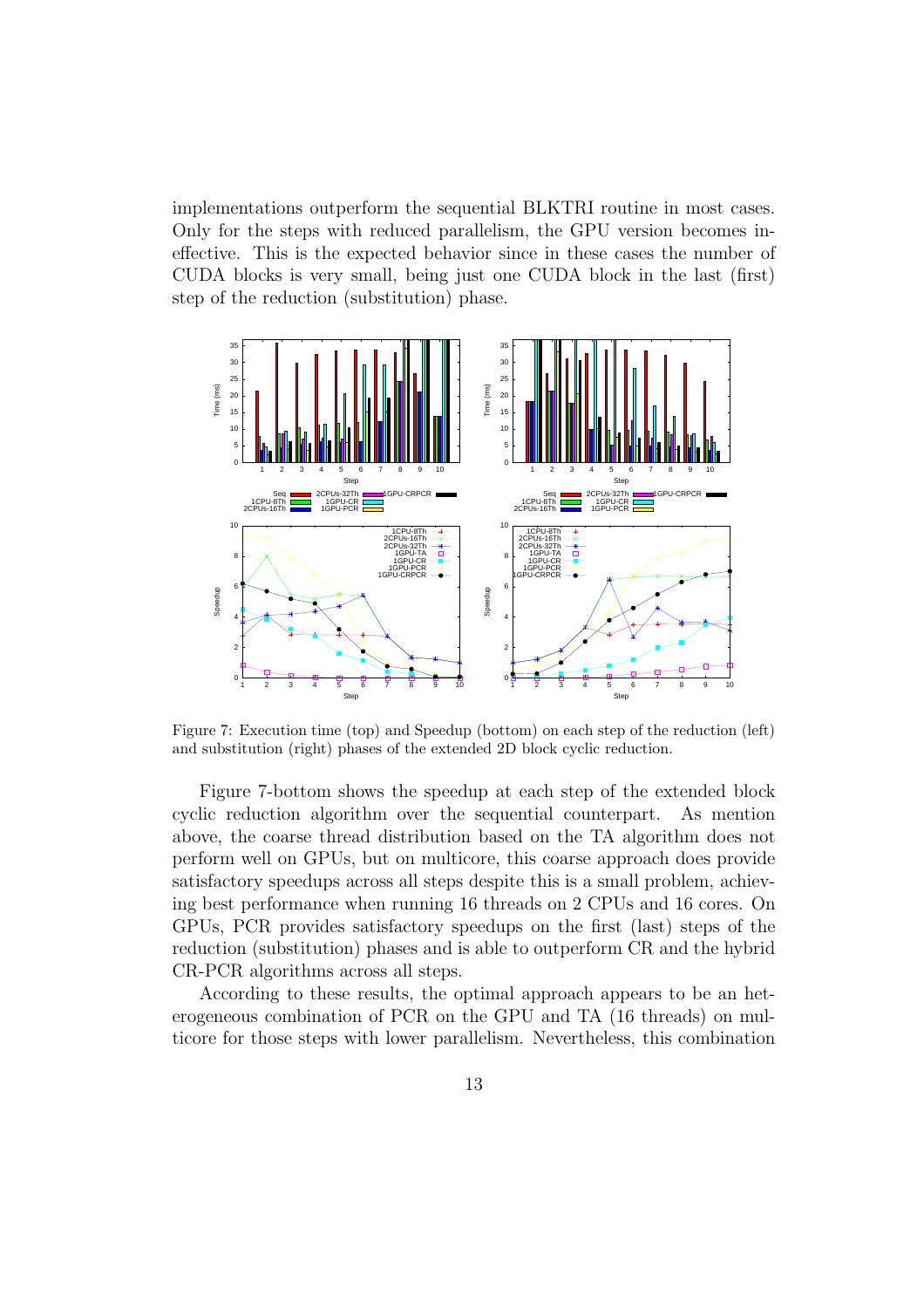

Figure 8: Total execution time (left) and trend of the speedup (right) increasing the size of the problem.

requires additional CPU-GPU data transfers that may degrade the actual performance. Figure 8 shows the overall speedups on Kepler for different problem sizes taking into account these data transfer overheads. We have fixed 5 different computing platforms and increased the size of the problem to carry out a weak scaling study. The heterogeneous approach is able to outperform the homogeneous multicore counterpart in all cases. A fully homogeneous GPU implementation (not shown in Figure 8) does not provide satisfactory results since in those steps with low parallelism, its performance becomes very inefficient.

#### 5. Parallel Three Dimensional Elliptic Systems

In this Section we present the proposed approaches to solve in parallel a Three Dimensional Elliptic Systems problem on heterogeneous platforms. The FFT method can be computed in parallel on both multicore and GPUs platforms. This is a well know problem and there are several libraries that provide satisfactory results [18, 19, 20]. We have focused instead on solving the set of independent 2D problems in parallel, which is the main contribution of this work. In the 2D case, the homogeneous GPU implementation does not provide satisfactory results and the heterogeneous counterpart is able to achieve the best performance. We want to know if this is still valid for the 3D problem.

Figure 9-left graphically sketches the parallel profile of a 2D problem. We have highlighted three different stages: two of them have a high level of parallelism (blue areas) while the red one has limited parallelism as explained in the previous Section. In the 3D case (Figure 9-right) we need to solve a set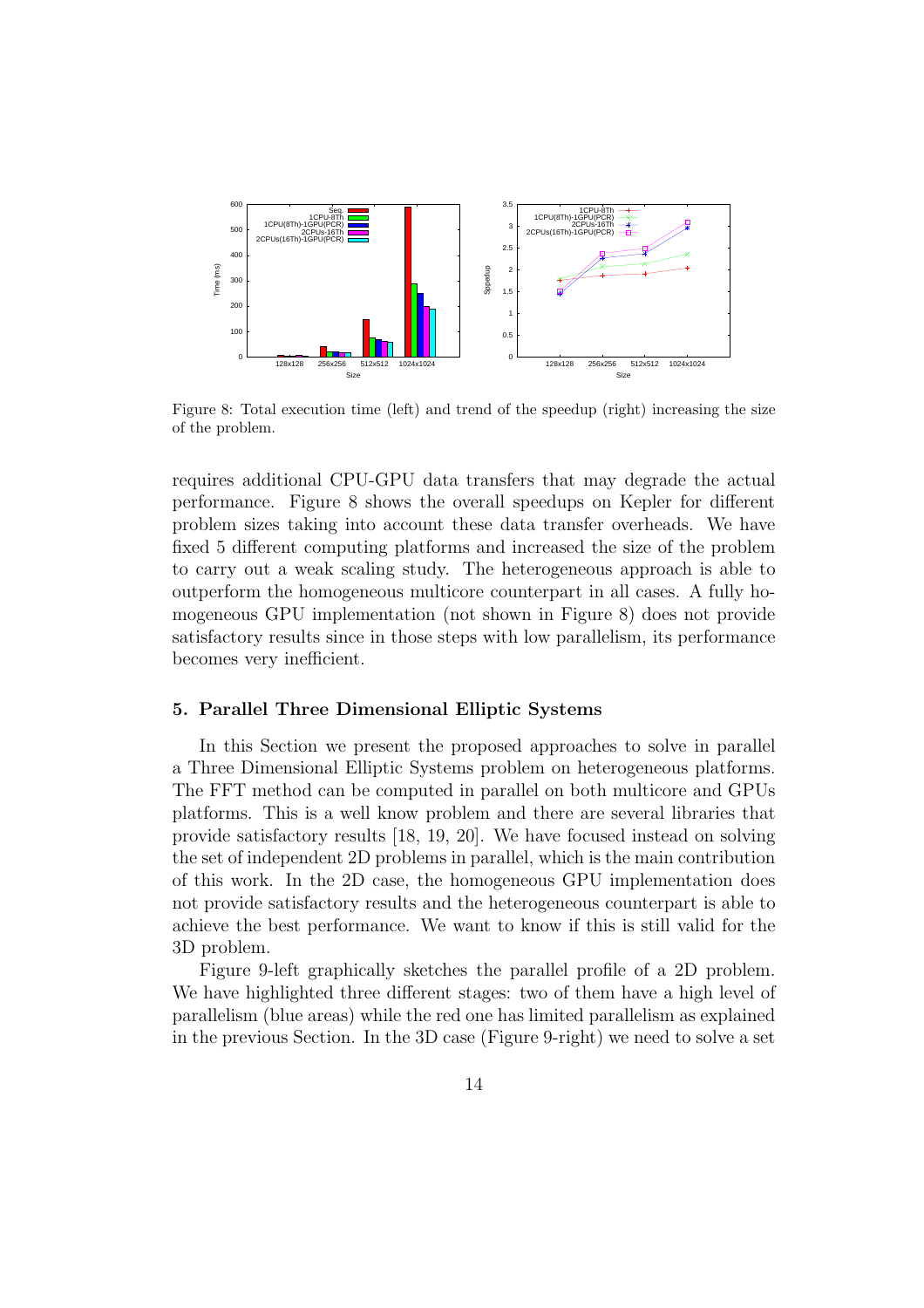of independent 2D problems and hence, the amount of parallelism increases in all the steps by a *problem size* factor, which we have denoted as the S factor.



Figure 9: Amount of parallelism for one 2D block tridiagonal problem (left) and for a set of independent 2D block tridiagonal problems (right).

The mappings of a 3D problem on our target computing platforms are similar to their 2D counterparts. On multicore, we follow a coarse-grain approach mapping a set of 2D problems on each core, which are solved sequentially using the TA algorithm. On GPUs, we follow a fine-grain approach based on the PCR algorithm, which is essentially the same as the 2D case. The major different is the number of CUDA blocks at each step, which is S times higher in 3D. An heterogeneous combination of the multicore and GPU implementation is also possible, as in the 2D case. The data transfers overheads are potentially much lower than in the 2D case since it is possible to perform them asynchronously. As shown graphically in Figure 10, this allows the overlapping of data transfers with useful computation on the GPUs or the CPUs, and indirectly, of GPUs with CPUs computation.



Figure 10: Heterogeneous approach.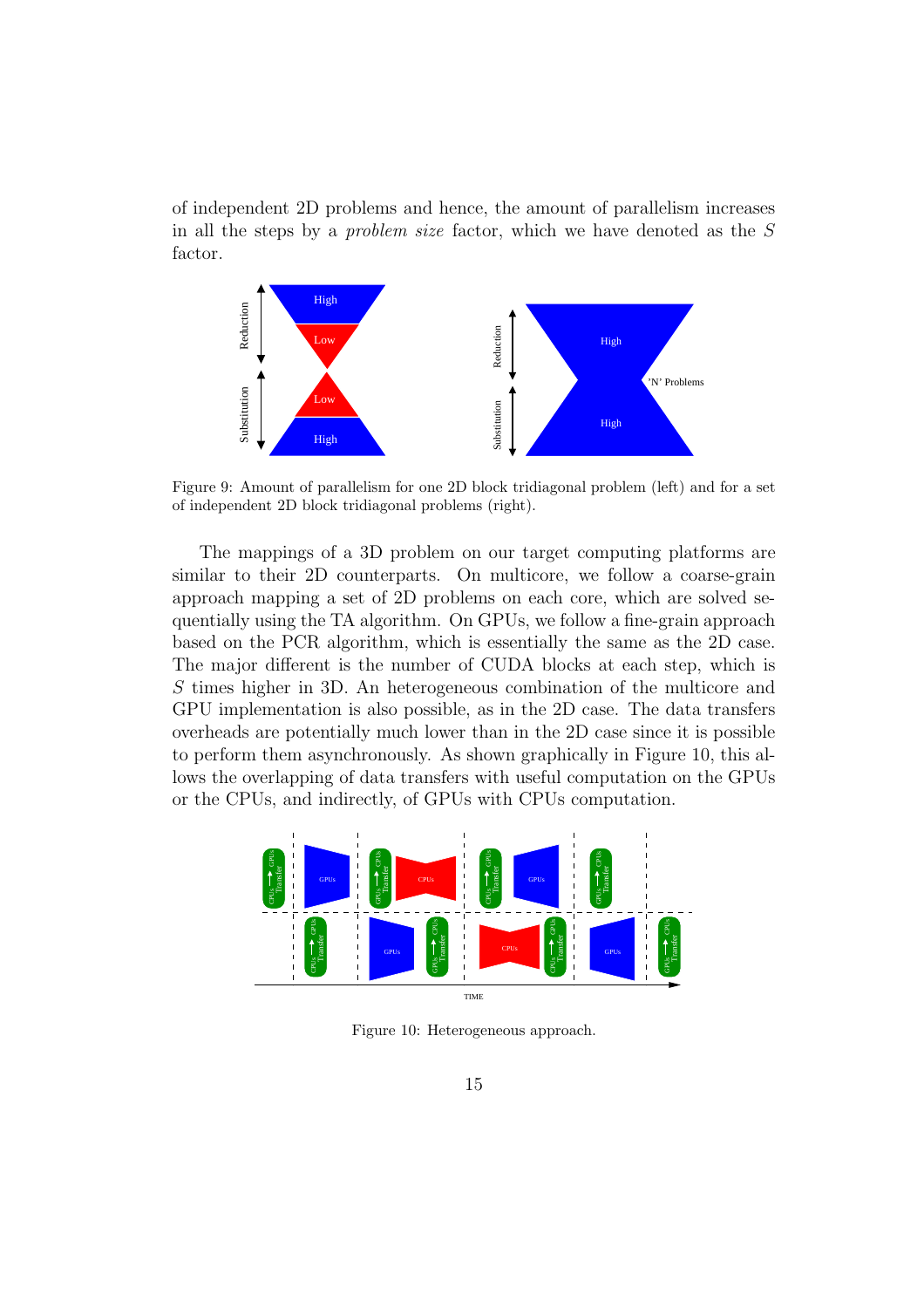Figure 11 (strong scaling) compares the homogeneous multicore and GPU implementations using as a test case a  $512\times512\times512$  problem. Unlike the 2D case, the speedup figures are less dependent on the step of the algorithm due to the higher level of parallelism. In fact, in all the steps the speedup figures are close to the highest speedup attainable in the 2D case. Another important consequence is that the GPU version always outperforms the multicore counterpart.



Figure 11: Execution time (top) and speedup (bottom) obtained in each step in the reduction (left) and substitution (right) phases.

These results question the potential benefits that the heterogeneous strategy could achieve since it seems that the homogeneous GPU implementation is able to exploit all the available parallelism. Figure 12 (weak scaling) compares the homogeneous and heterogeneous approaches. First, we should highlight that in the homogeneous GPU implementation data transfers incur a very small overhead (lower than 2% of the execution time). This is the expected behavior since the arithmetic intensity of the 3D problem is very high. In spite of this, the heterogeneous approach is able to outperform the homogeneous counterpart since it benefits from actual GPUs-CPUs overlapping. As shown in Figure 12, these gains grow with the "S" factor. Overall,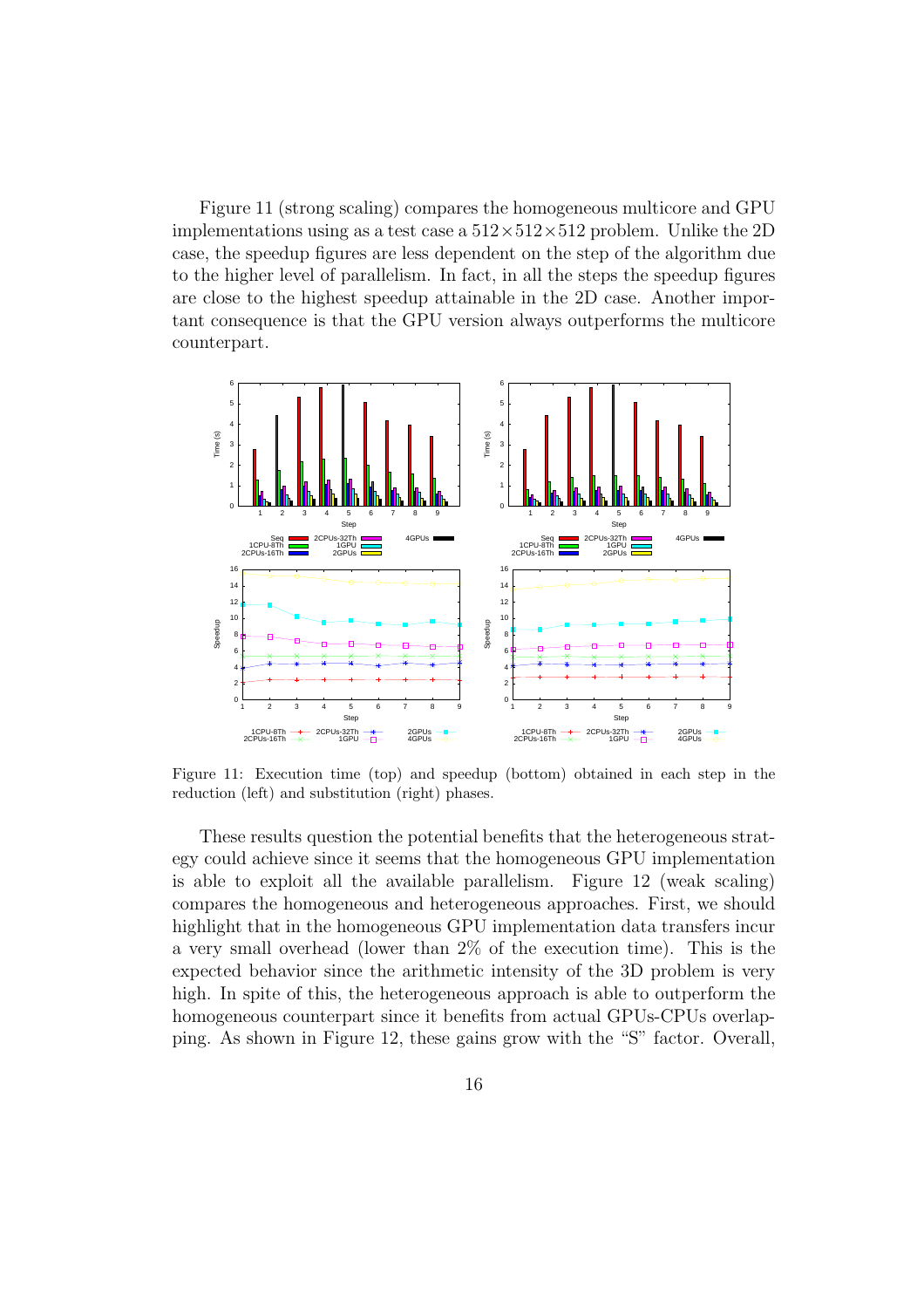

Figure 12: Execution time (s) (left) and speed up (right) for all the implementations.

the extra benefit of the heterogeneous implementation can reach up to 15 % in terms of execution time over the homogeneous GPU counterpart.

#### 6. Conclusions

The efficient solution of block tridiagonal linear systems is of crucial importance since it is the major bottleneck of several large scale simulation codes dealing with time-dependent elliptic partial differential equations. We have analyzed the performance of different parallel implementation that exploit homogeneous multicores and GPUs systems, as well as heterogeneous multicores-GPUs platforms.

On multicore, a coarse grain approach based on the Thomas algorithm is the best option for solving the intermediate scalar tridiagonal systems that arise on both 2D and 3D problems. In contracts, on GPUs it is much better a fine grain alternative based on using the PCR algorithm.

As expected, an heterogeneous approach that combines both implementations is the best option on 2D problems. For 3D problems, we have shown that this is also the best choice despite the 3D problem has both higher arithmetic intensity and higher parallelism than the 2D case. Indeed, the homogeneous GPUs implementation outperform the multicore counterpart even for medium size 3D problems. However, the heterogeneous approach benefits from CPUs-GPUs overlapping an is able to achieve an additional 15% performance gain.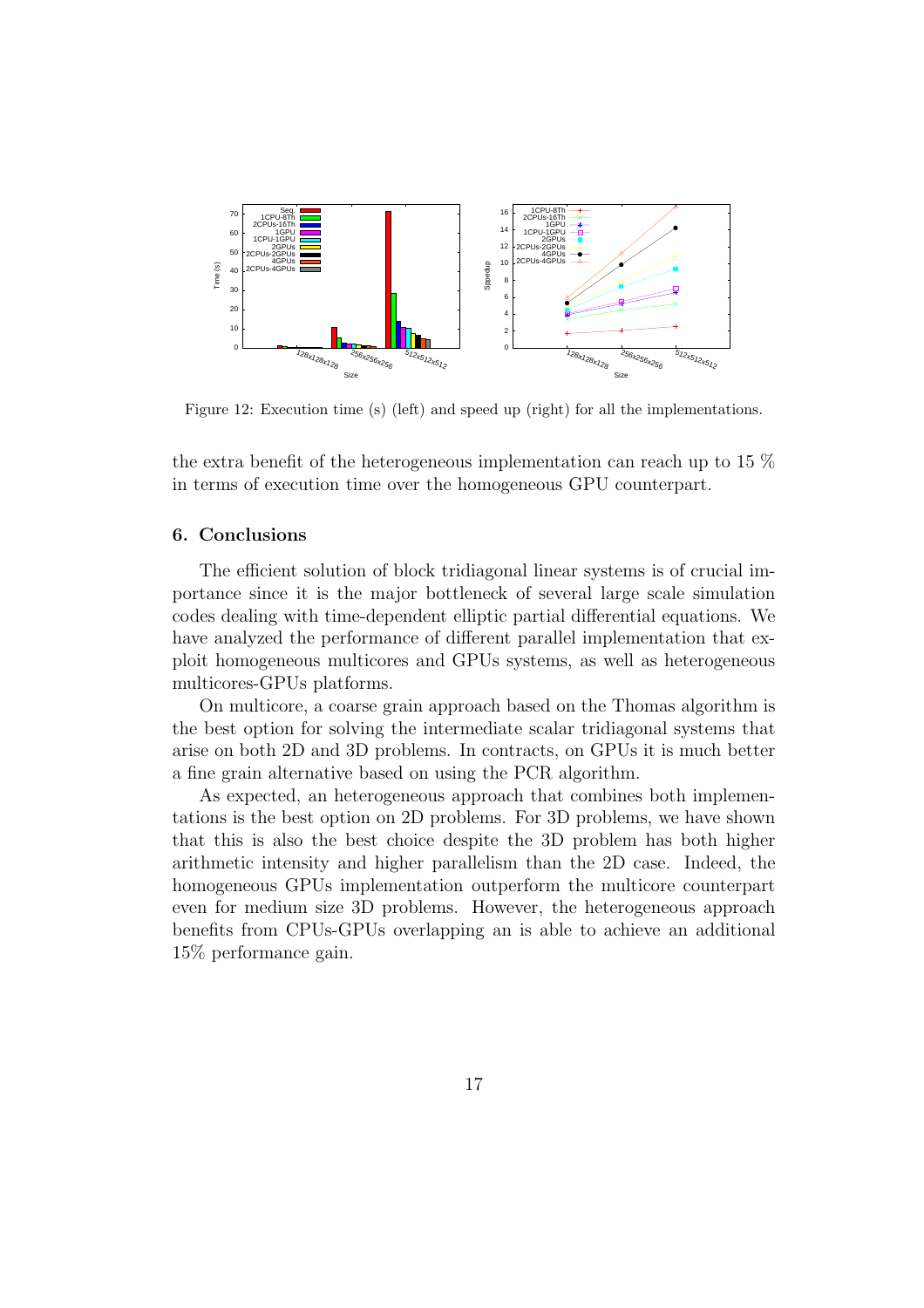#### Acknowledgments

This work has been supported by the Spanish Consolider grant Supercomputación y e-Ciencia (SyeC) (Ref: CSD2007-00050).

#### References

- [1] N. Sakharnykh, Efficient tridiagonal solvers for ADI methods and fluid simulation, NVIDIA GPU Technology Conference, September 2010.
- [2] A. Davidson, Y. Zhang, and J. D. Owens, An auto-tuned method for solving large tridiagonal sysstonetems on the GPU, in Proceedings of the 25th IEEE International Parallel and Distributed Processing Symposium, May 2011.
- [3] S. P. Hirshman, K. S. Perumalla, V. E. Lynch, R. Sanchez, BCYCLIC: A parallel block tridiagonal matrix cyclic solver, Journal of Computational Physics, Volume 229, Issue 18, 2010, 6392-6404.
- [4] H.-S. Kim, S. Wu, L.-W. Chang, W.-m. W. Hwu: A Scalable Tridiagonal Solver for GPUs. ICPP 2011: 444-453.
- [5] C. P. Stone, E. P. N. Duque, Y. Zhang, D. Car, J. D. Owens, and R. L. Davis. GPGPU parallel algorithms for structured-grid CFD codes. In Proceedings of the 20th AIAA Computational Fluid Dynamics Conference, number 2011-3221, June 2011.
- [6] D. Geer. Chip markets turn to multicore processors. Computer, 38(5):11- 13, 2005.
- [7] Y. Zhang, J. Cohen, J. D. Owens. Fast Tridiagonal Solvers on the GPU. ACM SIGPLAN Symposium on Principles and Practice of Parallel Programming (PPoPP), 127-136, 2010.
- [8] D. Goddeke, R. Strzodka. Cyclic Reduction Tridiagonal Solvers on GPU Applied to Mixed-Precision Multigrid. IEEE Transactions on Parallel and Distributed System, 22:22-32, 2010.
- [9] Pedro Valero-Lara, Alfredo Pinelli, Julien Favier, Manuel Prieto-Matías. Block Tridiagonal Solvers on Heterogeneous Architectures. The 10th IEEE International Symposium on Parallel and Distributed Processing with Applications (ISPA), 2012.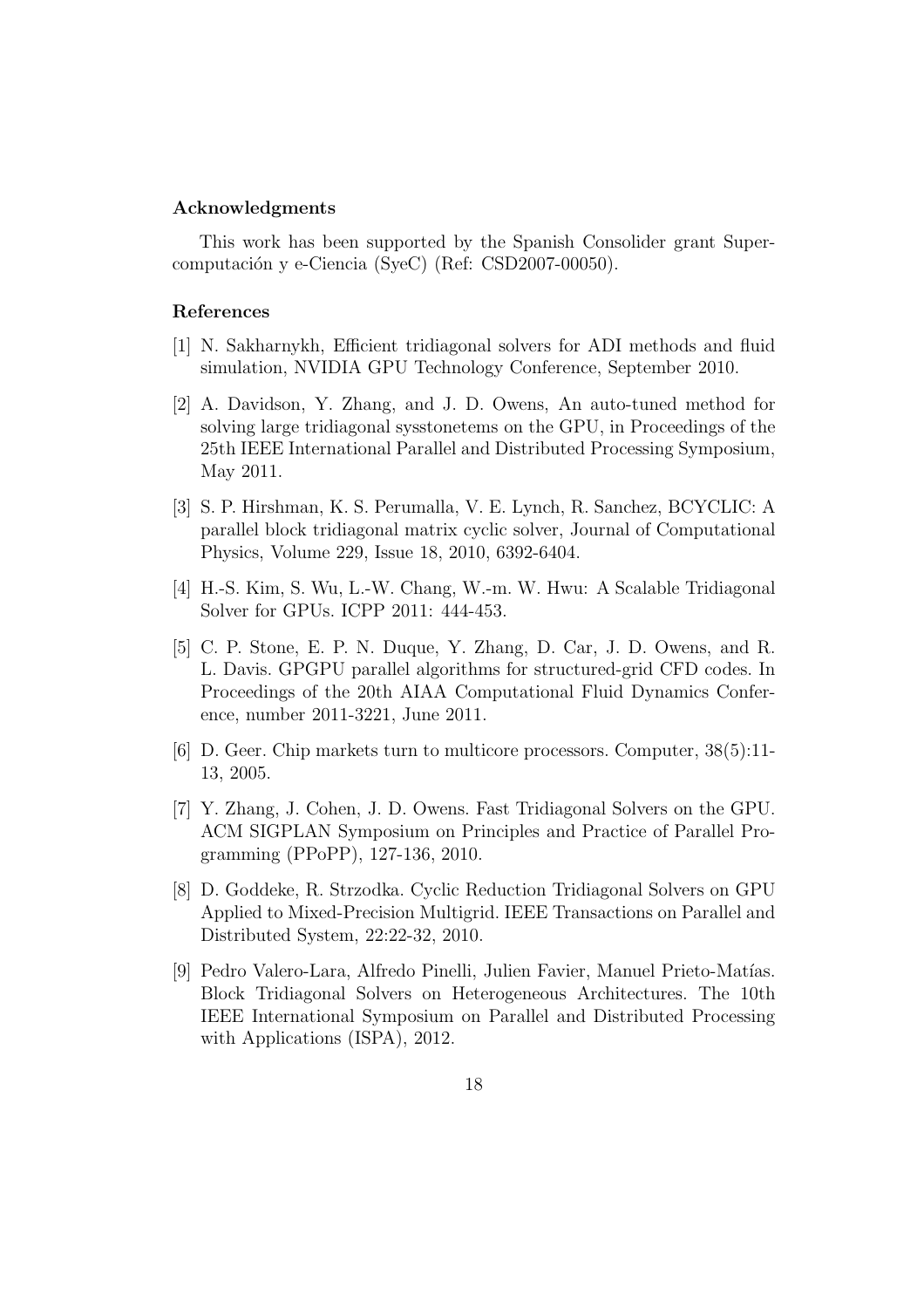- [10] W.-C. Feng, D. Manocha. High-performance computing using accelerators, Parallel Computing, Elsevier, 33:645-647, 2007.
- [11] GPGPU. *General-purpose computation using graphics hardware*. http: //www.gpgpu.org.
- [12] J. L. Guermond, P. Minev, J. Shen. An overview of projection methods for incompressible flows. Comput. Methods Appl. Mech. Engrg. 195(44- 47): 6011-6045, 2006.
- [13] P. N. Swarztrauber. A Direct Method for the Discrete Solution of Separable Elliptic Equations. SIAM J. Numer. Anal. 11:1136-1150, 1974.
- [14] FISHPACK. http://www.cisl.ucar.edu/css/software/fishpack/
- [15] S.D. Conte, C. de Boor. Elementary Numerical Analysis, McGraw-Hill, 1976.
- [16] R. Buchty, V. Heuveline, W. K., J.-P. Weiss. A survey on hardwareaware and heterogeneous computing on multicore processors and accelerators. Concurrency and Computation: Practice and Experience 24(7): 663-675, 2012.
- [17] J. Nickolls, W. J. Dally. The GPU Computing Era. IEEE Micro 30(2): 56-69, 2010. Parallel Computing, Elsevier, 33:645-647, 2007. Cg: a system for programming graphics hardware in a C-like language. SIGGRAPH'03: ACM SIGGRAPH, 896-907, 2003.
- [18] FFT OpenMP, Fast Fourier Transform Using OpenMP. http: //people.sc.fsu.edu/~jburkardt/c\_src/fft\_openmp/fft\_openmp. html
- [19] 3D FFT. http://charm.cs.uiuc.edu/cs498lvk/projects/kunzman/ index.htm
- [20] NVIDIA. The NVIDIA CUDA Fast Fourier Transform library (cuFFT). http://developer.nvidia.com/cuda/cufft
- [21] R. W. Hockney. A fast direct solution of Poisson's equation using Fourier analysis. Journal of the ACM, 12(1):95-113, 1965.